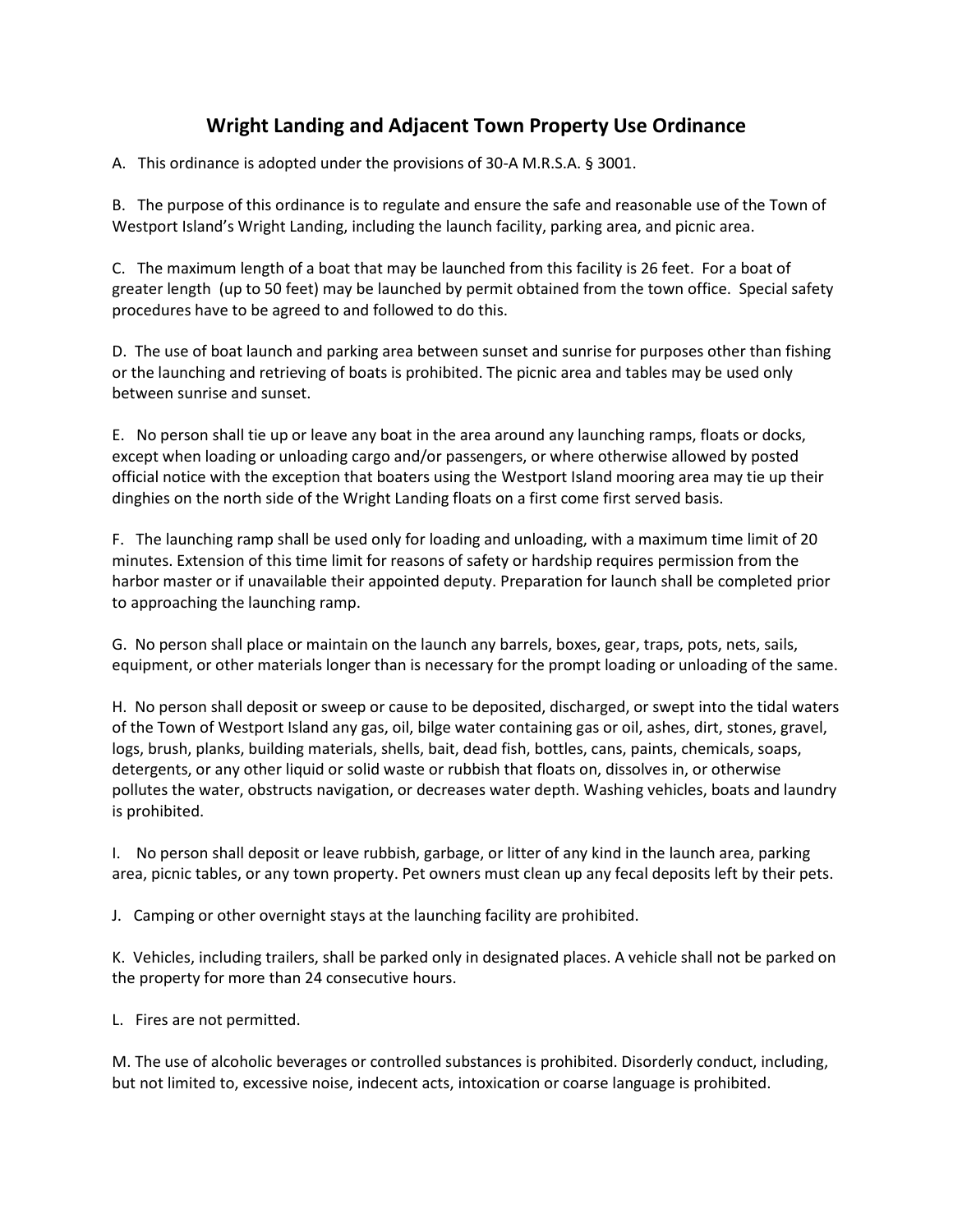N. Removing, injuring or damaging any parts of the facility including plants, land, structures, picnic tables, or natural conditions at the launch, parking area, and other town property is prohibited.

O. Storage of boats, trailers, vehicles, equipment, ice shacks, and other items on this town property and launch facility is prohibited.

P. Swimming and recreational fishing from the boat launch ramp, docks, floats, and areas posted "no swimming" are prohibited

Q. The Wright Landing Boat facility is available for use by the general public, subject to the limitations stated in this ordinance, for launching, loading and unloading of boats; fishing, picnicking, swimming, and similar recreational activities. The facility, or portions thereof, may be reserved for group events or for other uses within the discretion of and with the prior written approval of the harbor master, including, but not limited to, fishing tournaments, weddings, group events or programs and commercial activities. The board of selectmen may develop regulations and a permit system for use of the facility. Permit fees are as follows: For reservation of the picnic area for exclusive use, \$100/day. For fishing tournaments or other sporting activities, the fee shall be \$100 plus 25% of the gross income. Fees shall be nondiscriminatory in nature. After this ordinance is adopted, permit fees changes may be made or new fees established as recommended by the harbor master and approved by the Board of Selectmen. Any changes in fees shall have received the prior approval of the State Bureau of Parks and Lands prior to their being adopted.

R. Persons using the Wright Landing Boat facility use the facility at their own risk and the town accepts no responsibility for preventing damage to boats moving, drifting, anchored, or moored in the boat launch area or using the Wright Landing facilities. Responsibility for the safety of any boat using, or in the vicinity of the facility, lies with its owners or master or their representative.

S. Posting advertisements or other notices not approved and signed by the harbor master is prohibited.

T. The Town of Westport Island shall be held harmless in the event of any personal injury or damage or loss of life while using the facilities at the Wright Landing.

U. The harbormaster and/or his/her duly appointed deputy (if any) shall administer, implement and enforce the provisions of this ordinance. Any person who violates any provision of this ordinance, or who neglects or refuses to comply with any provision of this ordinance shall be subject to a fine of not more than One Hundred Dollars (\$100) for a first offense and Five Hundred Dollars (\$500) for each additional offense to be recovered by the harbor master through a civil complaint in the Maine District Court. Each day that a violation, failure or refusal to comply exists shall be considered a separate offense. The harbor master, with the consent of the municipal officers, may negotiate consent agreements to address violations of this Ordinance and recover fines, costs and fees without court action. Any additional violation will result in the permanent denial of the right to use of the boat launch facility and picnic area.

V. Validity of ordinances. If any part of these regulations is held to be invalid or unconstitutional, such decision shall not affect the validity of the remaining regulations.